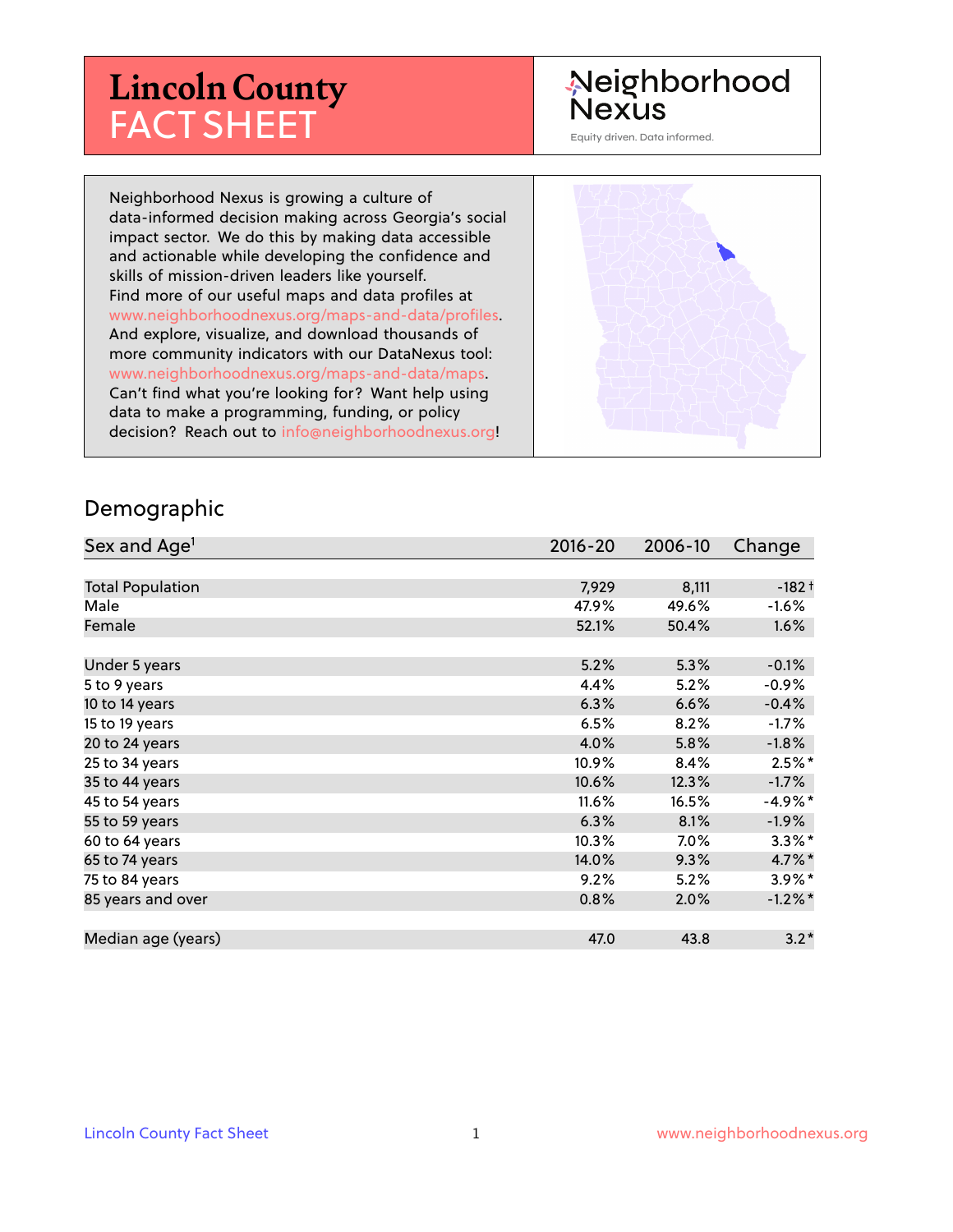# Demographic, continued...

| Race <sup>2</sup>                                            | $2016 - 20$ | 2006-10 | Change     |
|--------------------------------------------------------------|-------------|---------|------------|
| Total population                                             | 7,929       | 8,111   | $-182 +$   |
| One race                                                     | 98.7%       | 98.1%   | 0.6%       |
| White                                                        | 67.6%       | 65.5%   | $2.1\%$ *  |
| <b>Black or African American</b>                             | 30.0%       | 31.8%   | $-1.7%$ *  |
| American Indian and Alaska Native                            | 0.1%        | 0.3%    | $-0.3%$    |
| Asian                                                        | 0.1%        | 0.4%    | $-0.3\%$ * |
| Native Hawaiian and Other Pacific Islander                   | 0.0%        | 0.0%    | 0.0%       |
| Some other race                                              | 0.9%        | 0.1%    | $0.8\%$ *  |
| Two or more races                                            | 1.3%        | 1.9%    | $-0.6%$    |
| Race alone or in combination with other race(s) <sup>3</sup> | $2016 - 20$ | 2006-10 | Change     |
| Total population                                             | 7,929       | 8,111   | $-182 +$   |
| White                                                        | 68.4%       | 67.4%   | 1.1%       |
| <b>Black or African American</b>                             | 30.9%       | 32.7%   | $-1.8\%$ * |
| American Indian and Alaska Native                            | 0.3%        | 1.0%    | $-0.6%$    |
| Asian                                                        | 0.4%        | 0.6%    | $-0.2%$    |
| Native Hawaiian and Other Pacific Islander                   | 0.0%        | 0.0%    | 0.0%       |
| Some other race                                              | 1.2%        | 0.3%    | $0.9\%$ *  |
| Hispanic or Latino and Race <sup>4</sup>                     | $2016 - 20$ | 2006-10 | Change     |
| <b>Total population</b>                                      | 7,929       | 8,111   | $-182 +$   |
| Hispanic or Latino (of any race)                             | 2.0%        | 0.5%    | $1.5\%$ *  |
| Not Hispanic or Latino                                       | 98.0%       | 99.5%   | $-1.5%$ *  |
| White alone                                                  | 66.5%       | 65.2%   | 1.3%       |
| Black or African American alone                              | 30.0%       | 31.8%   | $-1.7\%$ * |
| American Indian and Alaska Native alone                      | 0.1%        | 0.3%    | $-0.3%$    |
| Asian alone                                                  | 0.1%        | 0.4%    | $-0.3\%$ * |
| Native Hawaiian and Other Pacific Islander alone             | 0.0%        | 0.0%    | 0.0%       |
| Some other race alone                                        | 0.0%        | 0.0%    | 0.0%       |
| Two or more races                                            | 1.3%        | 1.8%    | $-0.5%$    |
| U.S. Citizenship Status <sup>5</sup>                         | $2016 - 20$ | 2006-10 | Change     |
| Foreign-born population                                      | 186         | 54      | $132*$     |
| Naturalized U.S. citizen                                     | 13.4%       | 90.7%   | $-77.3%$   |
| Not a U.S. citizen                                           | 86.6%       | 9.3%    | 77.3%*     |
| Citizen, Voting Age Population <sup>6</sup>                  | $2016 - 20$ | 2006-10 | Change     |
| Citizen, 18 and over population                              | 6,248       | 6,330   | $-82*$     |
| Male                                                         | 48.8%       | 48.2%   | 0.6%       |
| Female                                                       | 51.2%       | 51.8%   | $-0.6\%$ * |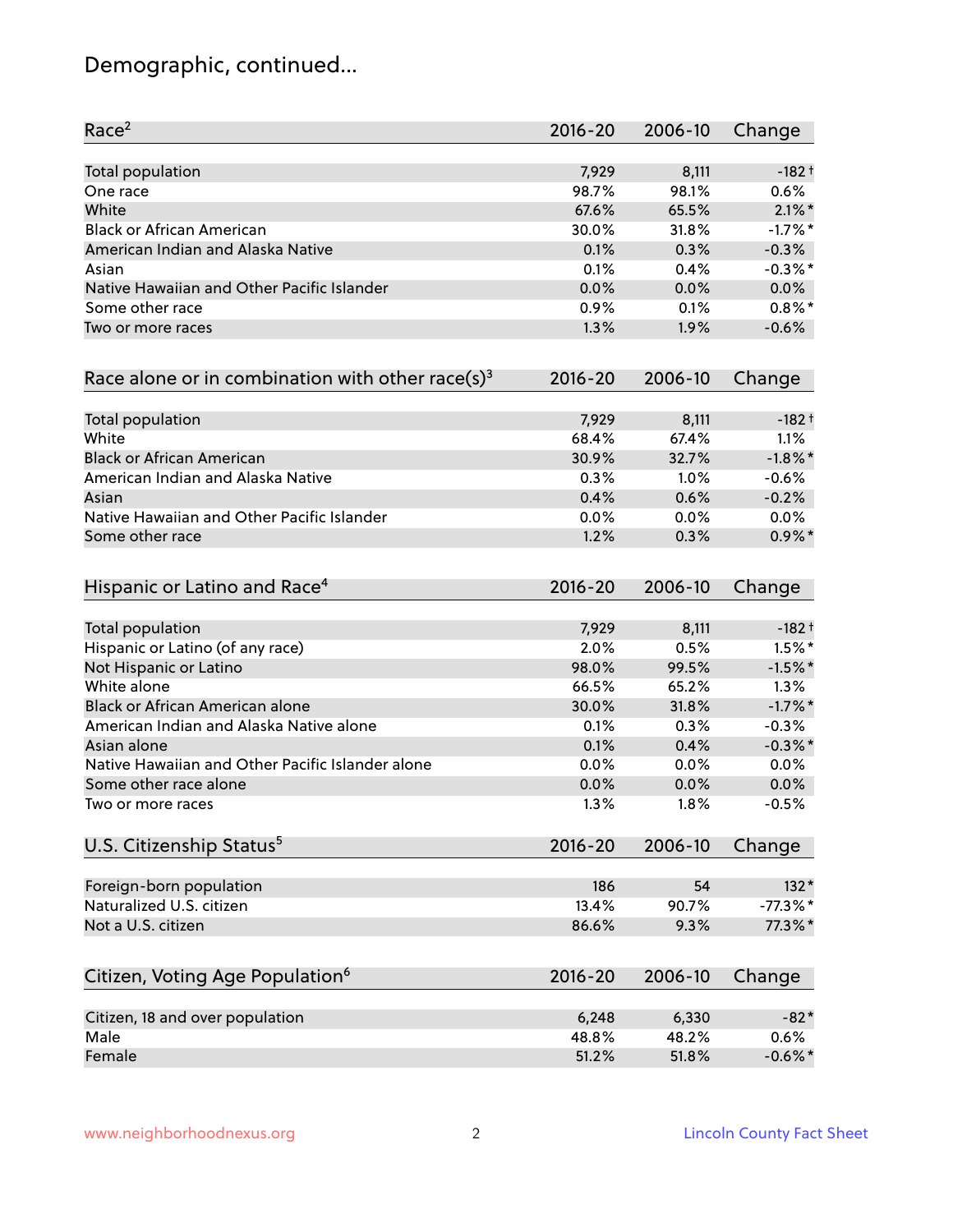#### Economic

| Income <sup>7</sup>                                 | $2016 - 20$ | 2006-10 | Change      |
|-----------------------------------------------------|-------------|---------|-------------|
|                                                     |             |         |             |
| All households                                      | 3,277       | 3,435   | $-158$      |
| Less than \$10,000                                  | 9.1%        | 12.3%   | $-3.2%$     |
| \$10,000 to \$14,999                                | 11.7%       | 9.9%    | 1.8%        |
| \$15,000 to \$24,999                                | 8.6%        | 14.5%   | $-5.9\%$ *  |
| \$25,000 to \$34,999                                | 11.7%       | 11.3%   | 0.4%        |
| \$35,000 to \$49,999                                | 17.4%       | 17.4%   | 0.0%        |
| \$50,000 to \$74,999                                | 13.2%       | 13.3%   | $-0.1%$     |
| \$75,000 to \$99,999                                | 12.1%       | 12.6%   | $-0.5%$     |
| \$100,000 to \$149,999                              | 10.4%       | 5.8%    | 4.6%*       |
| \$150,000 to \$199,999                              | 3.2%        | 2.3%    | 0.9%        |
| \$200,000 or more                                   | 2.6%        | 0.7%    | $1.9\%$ *   |
| Median household income (dollars)                   | 42,036      | 36,399  | 5,637*      |
| Mean household income (dollars)                     | 57,233      | 46,648  | 10,585*     |
| With earnings                                       | 63.7%       | 70.2%   | $-6.5%$ *   |
| Mean earnings (dollars)                             | 60,214      | 49,056  | 11,159 *    |
| <b>With Social Security</b>                         | 48.8%       | 39.1%   | $9.7\%$ *   |
| Mean Social Security income (dollars)               | 18,754      | 13,623  | $5,131*$    |
| With retirement income                              | 31.3%       | 23.0%   | $8.3\%$ *   |
| Mean retirement income (dollars)                    | 25,646      | 17,610  | 8,035*      |
| With Supplemental Security Income                   | 4.7%        | $3.6\%$ | 1.0%        |
| Mean Supplemental Security Income (dollars)         | 10,365      | 6,377   | 3,989*      |
| With cash public assistance income                  | 2.5%        | 2.2%    | 0.4%        |
| Mean cash public assistance income (dollars)        | 2,099       | 1,751   | 347         |
| With Food Stamp/SNAP benefits in the past 12 months | 14.5%       | 11.6%   | 2.9%        |
|                                                     |             |         |             |
| Families                                            | 2,225       | 2,425   | $-200$      |
| Less than \$10,000                                  | 7.6%        | 8.2%    | $-0.7%$     |
| \$10,000 to \$14,999                                | 7.0%        | 8.0%    | $-1.0%$     |
| \$15,000 to \$24,999                                | 5.4%        | 16.5%   | $-11.1\%$ * |
| \$25,000 to \$34,999                                | 9.6%        | 10.5%   | $-0.9%$     |
| \$35,000 to \$49,999                                | 17.8%       | 14.6%   | 3.3%        |
| \$50,000 to \$74,999                                | 12.5%       | 16.9%   | $-4.4%$     |
| \$75,000 to \$99,999                                | 18.7%       | 14.2%   | 4.4%        |
| \$100,000 to \$149,999                              | 13.4%       | 7.5%    | 5.9%*       |
| \$150,000 to \$199,999                              | 4.7%        | 2.5%    | 2.2%        |
| \$200,000 or more                                   | 3.3%        | 1.0%    | $2.3\%$ *   |
| Median family income (dollars)                      | 54,112      | 43,872  | 10,240*     |
| Mean family income (dollars)                        | 69,032      | 52,472  | 16,560*     |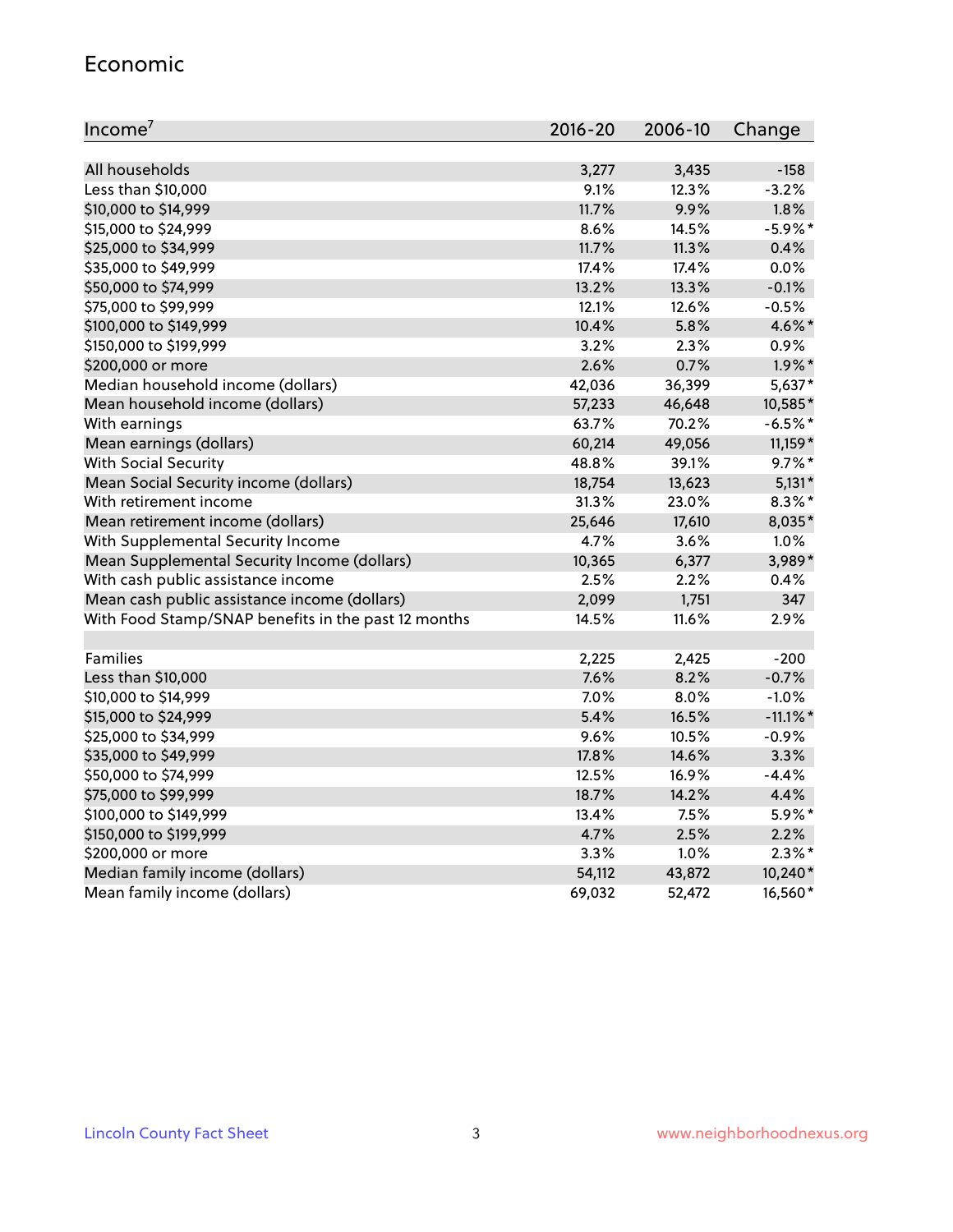### Economic, continued...

| Income, continued <sup>8</sup>                                        | $2016 - 20$ | 2006-10 | Change      |
|-----------------------------------------------------------------------|-------------|---------|-------------|
|                                                                       |             |         |             |
| Nonfamily households                                                  | 1,052       | 1,010   | 42          |
| Median nonfamily income (dollars)                                     | 21,012      | 25,175  | $-4,163$    |
| Mean nonfamily income (dollars)                                       | 29,484      | 29,948  | $-464$      |
|                                                                       |             |         |             |
| Median earnings for workers (dollars)                                 | 28,417      | 25,485  | 2,932       |
| Median earnings for male full-time, year-round workers<br>(dollars)   | 39,970      | 38,200  | 1,770       |
| Median earnings for female full-time, year-round workers<br>(dollars) | 27,689      | 24,577  | 3,112       |
| Per capita income (dollars)                                           | 24,074      | 19,627  | $4,447*$    |
|                                                                       |             |         |             |
| Families and People Below Poverty Level <sup>9</sup>                  | $2016 - 20$ | 2006-10 | Change      |
|                                                                       |             |         |             |
| <b>All families</b>                                                   | 16.9%       | 23.2%   | $-6.4%$     |
| With related children under 18 years                                  | 40.5%       | 40.1%   | 0.4%        |
| With related children under 5 years only                              | 67.5%       | 36.3%   | 31.2%       |
| Married couple families                                               | 1.7%        | 11.6%   | $-10.0\%$ * |
| With related children under 18 years                                  | 0.0%        | 16.7%   | $-16.7\%$   |
| With related children under 5 years only                              | 0.0%        | 40.5%   | $-40.5%$ *  |
| Families with female householder, no husband present                  | 50.9%       | 53.4%   | $-2.5%$     |
| With related children under 18 years                                  | 76.0%       | 68.7%   | 7.3%        |
| With related children under 5 years only                              | 86.2%       | 32.4%   | 53.8%       |
| All people                                                            | 20.1%       | 26.3%   | $-6.3%$     |
| Under 18 years                                                        | 40.3%       | 41.2%   | $-0.9%$     |
| Related children under 18 years                                       | 40.0%       | 40.3%   | $-0.3%$     |
|                                                                       | 53.4%       | 44.5%   | 8.9%        |
| Related children under 5 years                                        | 34.8%       |         |             |
| Related children 5 to 17 years                                        |             | 38.9%   | $-4.1%$     |
| 18 years and over                                                     | 15.3%       | 22.1%   | $-6.7\%$ *  |
| 18 to 64 years                                                        | 16.7%       | 20.3%   | $-3.6%$     |
| 65 years and over                                                     | 12.2%       | 28.5%   | $-16.3\%$ * |
| People in families                                                    | 17.4%       | 26.0%   | $-8.6\%$ *  |
| Unrelated individuals 15 years and over                               | 32.3%       | 28.4%   | 3.9%        |
|                                                                       |             |         |             |
| Non-Hispanic white people                                             | 13.8%       | 16.5%   | $-2.7%$     |
| Black or African-American people                                      | 33.0%       | 45.9%   | $-12.9%$    |
| Asian people                                                          | $0.0\%$     | 0.0%    | 0.0%        |
| Hispanic or Latino people                                             | 15.2%       | 43.2%   | $-28.0%$    |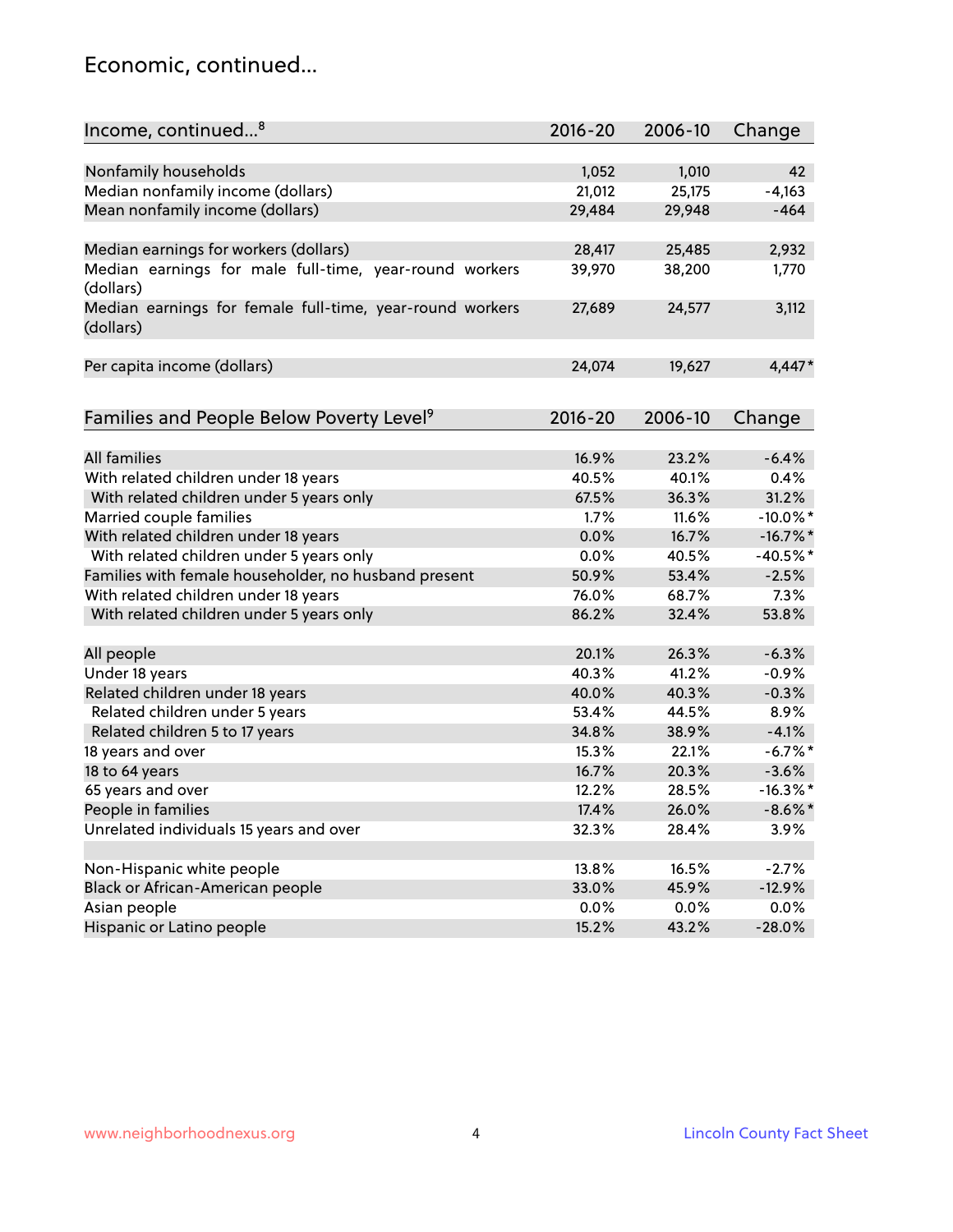# Employment

| Employment Status <sup>10</sup>                                                               | 2010        | 2020    | Change     |
|-----------------------------------------------------------------------------------------------|-------------|---------|------------|
| In Labor Force                                                                                | 3,497       | 3,679   | 3,679      |
| <b>Unemployment Rate</b>                                                                      | 5.4%        | 11.5%   | $-6.1%$    |
| Industry <sup>11</sup>                                                                        | $2016 - 20$ | 2006-10 | Change     |
|                                                                                               |             |         |            |
| Civilian employed population 16 years and over                                                | 3,222       | 3,249   | $-27$      |
| Agriculture, forestry, fishing and hunting, and mining                                        | 0.5%        | 2.4%    | $-1.9%$    |
| Construction                                                                                  | 12.4%       | 9.3%    | 3.2%       |
| Manufacturing                                                                                 | 14.9%       | 13.4%   | 1.4%       |
| Wholesale trade                                                                               | 3.4%        | 1.5%    | $1.8\%$ *  |
| Retail trade                                                                                  | 8.8%        | 13.1%   | $-4.2%$    |
| Transportation and warehousing, and utilities                                                 | 4.3%        | 9.3%    | $-5.0\%$ * |
| Information                                                                                   | 0.9%        | 1.4%    | $-0.6%$    |
| Finance and insurance, and real estate and rental and leasing                                 | 2.7%        | 3.7%    | $-1.0%$    |
| Professional, scientific, and management, and administrative<br>and waste management services | 8.5%        | 8.6%    | $-0.1%$    |
| Educational services, and health care and social assistance                                   | 24.8%       | 16.3%   | $8.5\%$ *  |
| Arts, entertainment, and recreation, and accommodation and<br>food services                   | 6.4%        | 9.0%    | $-2.6%$    |
| Other services, except public administration                                                  | 5.7%        | 6.0%    | $-0.3%$    |
| <b>Public administration</b>                                                                  | 6.6%        | 5.9%    | 0.7%       |
| Occupation <sup>12</sup>                                                                      | $2016 - 20$ | 2006-10 | Change     |
|                                                                                               |             |         |            |
| Civilian employed population 16 years and over                                                | 3,222       | 3,249   | $-27$      |
| Management, business, science, and arts occupations                                           | 27.9%       | 19.5%   | $8.4\%$ *  |
| Service occupations                                                                           | 20.1%       | 24.6%   | $-4.4%$    |
| Sales and office occupations                                                                  | 17.8%       | 21.3%   | $-3.5%$    |
| Natural<br>resources,<br>construction,<br>and<br>maintenance<br>occupations                   | 14.5%       | 13.4%   | 1.1%       |
| Production, transportation, and material moving occupations                                   | 19.7%       | 21.3%   | $-1.7%$    |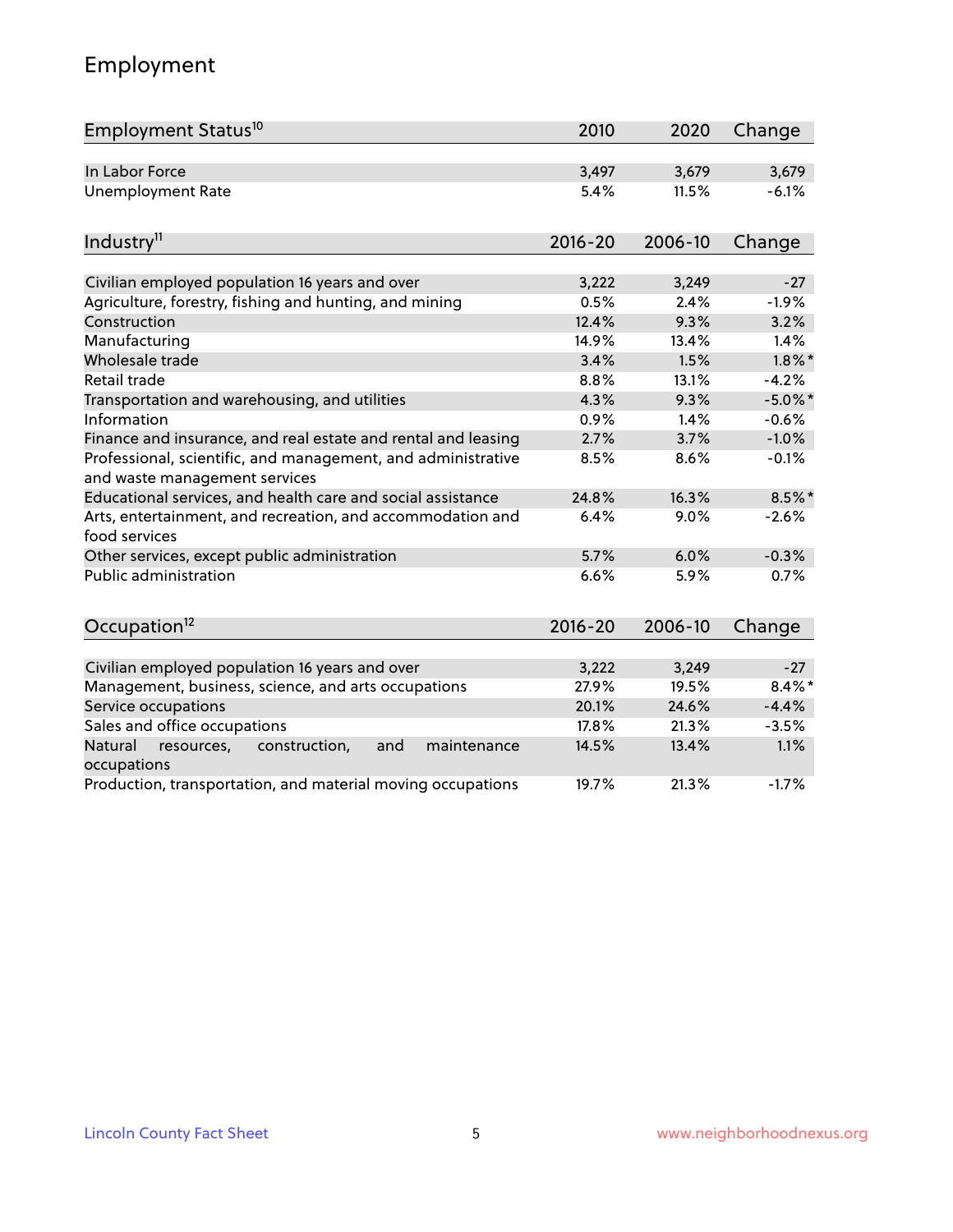# Employment, continued...

| Class of Worker <sup>13</sup>                          | $2016 - 20$ | 2006-10 | Change    |
|--------------------------------------------------------|-------------|---------|-----------|
| Civilian employed population 16 years and over         | 3,222       | 3,249   | $-27$     |
| Private wage and salary workers                        | 66.2%       | 72.7%   | $-6.5%$ * |
| Government workers                                     | 23.5%       | 17.6%   | $6.0\%$ * |
| Self-employed in own not incorporated business workers | 10.2%       | 9.3%    | 0.9%      |
| <b>Unpaid family workers</b>                           | 0.1%        | 0.5%    | $-0.4%$   |
| Job Flows <sup>14</sup>                                | 2019        | 2010    | Change    |
|                                                        |             |         |           |
| Total Jobs in county                                   | 1,277       | 1,443   | $-166$    |
| Held by residents of county                            | 60.1%       | 63.1%   | $-3.1%$   |
| Held by non-residents of county                        | 39.9%       | 36.9%   | 3.1%      |
| Jobs by Industry Sector <sup>15</sup>                  | 2019        | 2010    | Change    |
|                                                        |             |         |           |
| Total Jobs in county                                   | 1,277       | 1,443   | $-166$    |
| Goods Producing sectors                                | 23.1%       | 26.7%   | $-3.6%$   |
| Trade, Transportation, and Utilities sectors           | 20.4%       | 17.0%   | 3.4%      |
| All Other Services sectors                             | 56.5%       | 56.3%   | 0.2%      |
| Total Jobs in county held by county residents          | 767         | 911     | $-144$    |
| <b>Goods Producing sectors</b>                         | 18.9%       | 23.6%   | $-4.7%$   |
| Trade, Transportation, and Utilities sectors           | 20.6%       | 16.4%   | 4.2%      |
| All Other Services sectors                             | 60.5%       | 60.0%   | 0.5%      |
|                                                        |             |         |           |
| Jobs by Earnings <sup>16</sup>                         | 2019        | 2010    | Change    |
| Total Jobs in county                                   | 1,277       | 1,443   | $-166$    |
| Jobs with earnings \$1250/month or less                | 32.7%       | 37.8%   | $-5.2%$   |
| Jobs with earnings \$1251/month to \$3333/month        | 36.8%       | 40.6%   | $-3.8%$   |
| Jobs with earnings greater than \$3333/month           | 30.5%       | 21.6%   | 9.0%      |
|                                                        |             |         |           |
| Total Jobs in county held by county residents          | 767         | 911     | $-144$    |
| Jobs with earnings \$1250/month or less                | 36.0%       | 38.2%   | $-2.2%$   |
| Jobs with earnings \$1251/month to \$3333/month        | 36.6%       | 40.1%   | $-3.4%$   |
| Jobs with earnings greater than \$3333/month           | 27.4%       | 21.7%   | 5.6%      |
|                                                        |             |         |           |
| Jobs by Age of Worker <sup>17</sup>                    | 2019        | 2010    | Change    |
| Total Jobs in county                                   | 1,277       | 1,443   | $-166$    |
| Jobs with workers age 29 or younger                    | 18.1%       | 17.7%   | 0.4%      |
| Jobs with workers age 30 to 54                         | 48.2%       | 57.7%   | $-9.6%$   |
| Jobs with workers age 55 or older                      | 33.8%       | 24.6%   | 9.1%      |
|                                                        |             |         |           |
| Total Jobs in county held by county residents          | 767         | 911     | $-144$    |
| Jobs with workers age 29 or younger                    | 18.3%       | 15.7%   | 2.6%      |
| Jobs with workers age 30 to 54                         | 44.9%       | 58.9%   | $-14.1%$  |
| Jobs with workers age 55 or older                      | 36.9%       | 25.4%   | 11.5%     |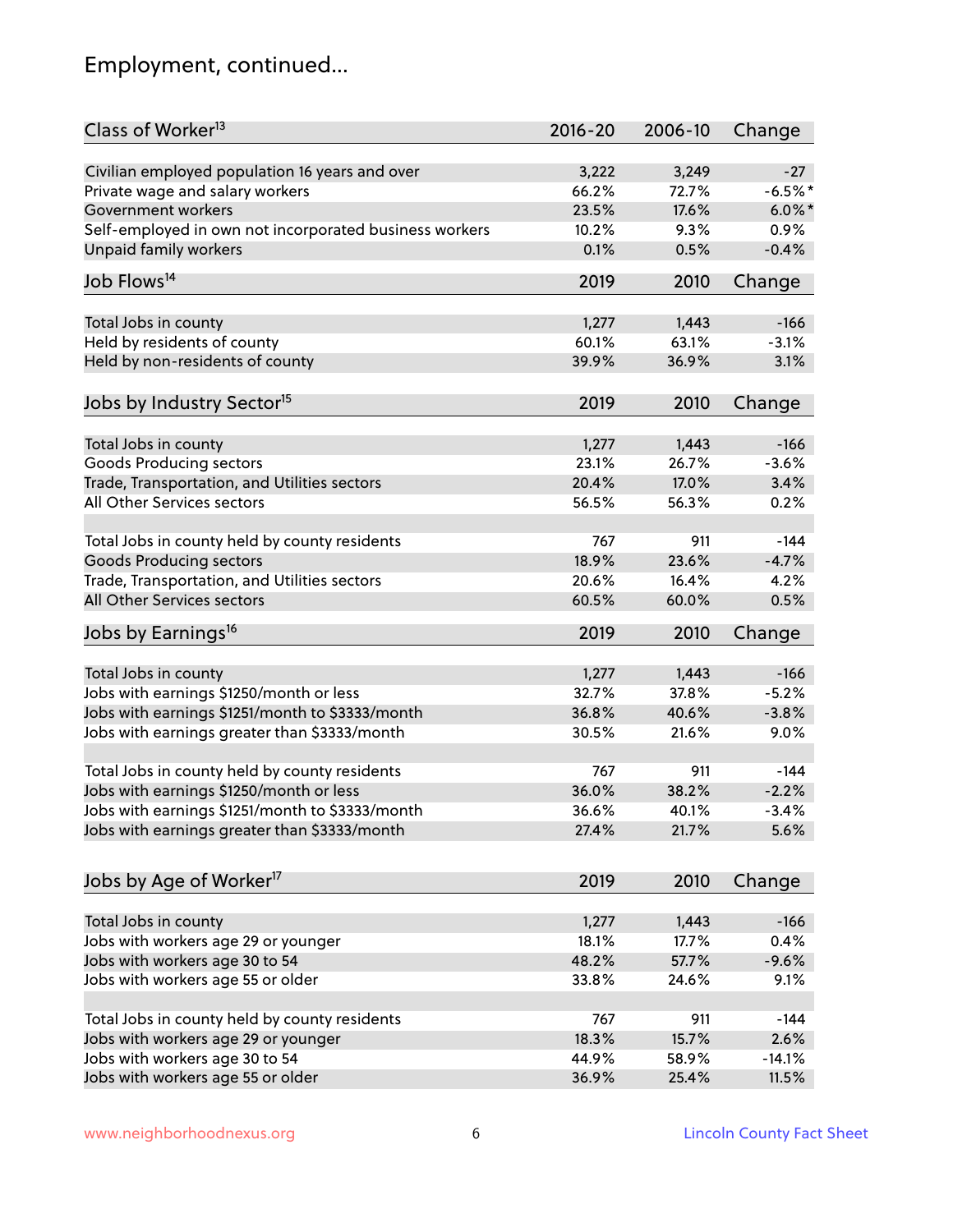#### Education

| Early Learning <sup>18</sup>                        |              |              | 2022         |
|-----------------------------------------------------|--------------|--------------|--------------|
| Licensed Capacity of Early Learning Centers         |              |              | 61           |
| Licenced capacity per 1,000 children ages 0-4       |              |              | 148.1        |
| School Enrollment <sup>19</sup>                     | 2022         | 2010         | Change       |
|                                                     |              |              |              |
| <b>Enrolled in Public School</b>                    | 1,174        | 1,265        | $-91$        |
| White<br><b>Black or African-American</b>           | 61.4%        | 58.3%        | 3.2%         |
|                                                     | 34.0%        | 38.5%        | $-4.5%$      |
| Asian<br><b>Native American</b>                     | 0.0%         | 0.0%         | 0.0%         |
| Pacific Islander                                    | 0.1%         | 0.0%         | 0.1%         |
| <b>Biracial or Multi-Racial</b>                     | 0.0%<br>3.2% | 0.0%<br>0.0% | 0.0%<br>3.2% |
|                                                     |              | 0.0%         |              |
| Hispanic or Latino                                  | 1.4%         |              | 1.4%         |
| Georgia Milestones: 3rd Grade Reading <sup>20</sup> |              |              | 2019         |
| <b>Number of Students Tested</b>                    |              |              | 76           |
| Proficient or Distinguished                         |              |              | 51.3%        |
|                                                     |              |              |              |
| Georgia Milestones: 8th Grade Math <sup>21</sup>    |              |              | 2019         |
| <b>Number of Students Tested</b>                    |              |              | 78           |
| Proficient or Distinguished                         |              |              | 70.5%        |
| Graduation Rates <sup>22</sup>                      | 2021         | 2012         | Change       |
| Cohort                                              | 74           | 111          | $-37$        |
| <b>High School Graduation Rate</b>                  | 89.2%        | 73.9%        | 15.3%        |
|                                                     |              |              |              |
| Educational Attainment <sup>23</sup>                | $2016 - 20$  | 2006-10      | Change       |
| Population 25 years and over                        | 5,842        | 5,582        | $260*$       |
| Less than 9th grade                                 | 3.3%         | 9.7%         | $-6.3\%$ *   |
| 9th to 12th grade, no diploma                       | 12.1%        | 12.9%        | $-0.8%$      |
| High school graduate (includes equivalency)         | 43.6%        | 42.3%        | 1.3%         |
| Some college, no degree                             | 19.2%        | 18.4%        | 0.8%         |
| Associate's degree                                  | 7.9%         | 7.0%         | 0.9%         |
| Bachelor's degree                                   | 9.7%         | 6.4%         | $3.3\%$ *    |
| Graduate or professional degree                     | 4.2%         | 3.3%         | 0.9%         |
|                                                     |              |              |              |
| Percent high school graduate or higher              | 84.6%        | 77.4%        | 7.2%         |
| Percent bachelor's degree or higher                 | 13.9%        | 9.7%         | 4.2%         |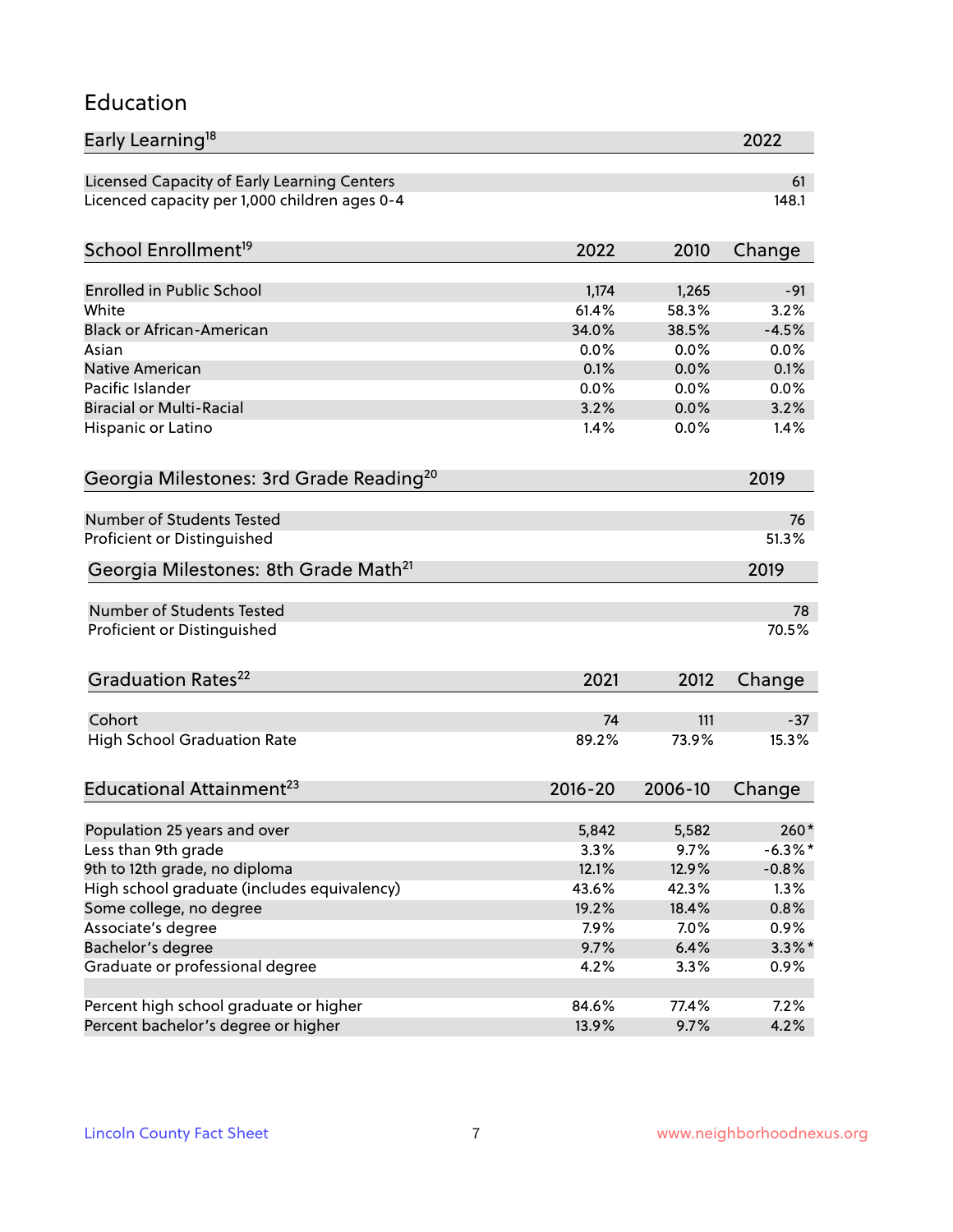### Housing

| Households by Type <sup>24</sup>                     | 2016-20        | 2006-10        | Change     |
|------------------------------------------------------|----------------|----------------|------------|
|                                                      |                |                |            |
| <b>Total households</b>                              | 3,277          | 3,435          | $-158$     |
| Family households (families)                         | 67.9%          | 70.6%          | $-2.7%$    |
| With own children under 18 years                     | 21.0%          | 24.9%          | $-4.0%$    |
| Married-couple family                                | 44.2%          | 47.8%          | $-3.7%$    |
| With own children of the householder under 18 years  | 10.1%          | 14.8%          | $-4.7\%$ * |
| Male householder, no wife present, family            | 7.8%           | 3.4%           | $4.4\%$ *  |
| With own children of the householder under 18 years  | 2.5%           | 1.1%           | 1.4%       |
| Female householder, no husband present, family       | 15.9%          | 19.4%          | $-3.5%$    |
| With own children of the householder under 18 years  | 8.3%           | 9.1%           | $-0.7%$    |
| Nonfamily households                                 | 32.1%          | 29.4%          | 2.7%       |
| Householder living alone                             | 27.8%          | 27.7%          | 0.1%       |
| 65 years and over                                    | 17.4%          | 12.1%          | $5.3\%$ *  |
|                                                      |                |                |            |
| Households with one or more people under 18 years    | 25.3%          | 33.2%          | $-7.9%$ *  |
| Households with one or more people 65 years and over | 42.5%          | 32.8%          | $9.7\%$ *  |
| Average household size                               | 2.39           | 2.32           | 0.07       |
| Average family size                                  | 2.88           | 2.80           | 0.08       |
|                                                      |                |                |            |
| Housing Occupancy <sup>25</sup>                      | $2016 - 20$    | 2006-10        | Change     |
|                                                      |                |                |            |
| Total housing units                                  | 4,911          | 4,771          | $140*$     |
| Occupied housing units                               | 66.7%          | 72.0%          | $-5.3%$    |
| Vacant housing units                                 | 33.3%          | 28.0%          | 5.3%       |
| Homeowner vacancy rate                               | 0.0            | 1.1            | $-1.1$     |
| Rental vacancy rate                                  | 8.1            | 2.0            | $6.1*$     |
|                                                      |                |                |            |
| Units in Structure <sup>26</sup>                     | 2016-20        | 2006-10        | Change     |
|                                                      |                |                | $140*$     |
| Total housing units<br>1-unit, detached              | 4,911<br>63.9% | 4,771<br>63.7% | 0.3%       |
|                                                      |                |                |            |
| 1-unit, attached                                     | 2.0%           | 0.1%           | $2.0\%$ *  |
| 2 units                                              | 1.3%           | 1.3%           | 0.0%       |
| 3 or 4 units                                         | 0.9%           | 0.3%           | $0.5\%$ *  |
| 5 to 9 units                                         | 1.7%           | 0.4%           | $1.3\%$ *  |
| 10 to 19 units                                       | 0.0%           | 0.1%           | $-0.1%$    |
| 20 or more units                                     | 0.0%           | 0.1%           | $-0.1%$    |
| Mobile home                                          | 30.2%          | 34.1%          | $-3.9%$    |
| Boat, RV, van, etc.                                  | 0.0%           | $0.0\%$        | $0.0\%$    |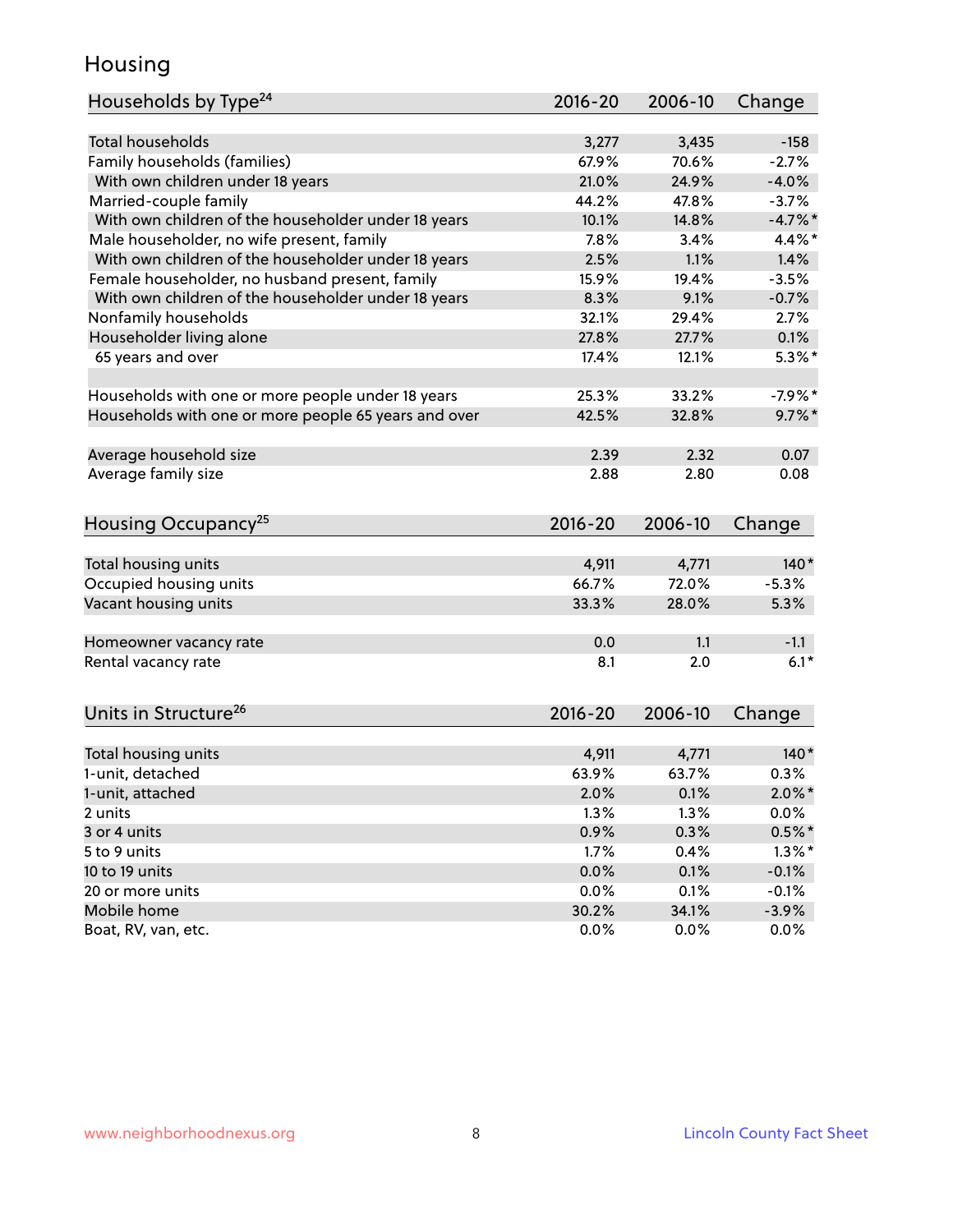# Housing, Continued...

| Year Structure Built <sup>27</sup>             | 2016-20      | 2006-10       | Change                |
|------------------------------------------------|--------------|---------------|-----------------------|
| Total housing units                            | 4,911        | 4,771         | $140*$                |
| Built 2014 or later                            | 2.9%         | (X)           | (X)                   |
| Built 2010 to 2013                             | 0.4%         | (X)           | (X)                   |
| Built 2000 to 2009                             | 6.9%         | 6.1%          | 0.7%                  |
| Built 1990 to 1999                             | 22.2%        | 18.7%         | 3.5%                  |
| Built 1980 to 1989                             | 19.1%        | 21.2%         | $-2.1%$               |
| Built 1970 to 1979                             | 24.7%        | 25.3%         | $-0.6%$               |
| Built 1960 to 1969                             | 12.6%        | 15.7%         | $-3.0%$               |
| Built 1950 to 1959                             | 3.5%         | 4.4%          | $-0.9%$               |
| Built 1940 to 1949                             | 1.8%         | 2.0%          | $-0.2%$               |
| Built 1939 or earlier                          | 5.9%         | 6.6%          | $-0.8%$               |
| Housing Tenure <sup>28</sup>                   | $2016 - 20$  | 2006-10       | Change                |
|                                                |              |               |                       |
| Occupied housing units                         | 3,277        | 3,435         | $-158$                |
| Owner-occupied                                 | 72.4%        | 78.9%         | $-6.5%$ *             |
| Renter-occupied                                | 27.6%        | 21.1%         | $6.5%$ *              |
| Average household size of owner-occupied unit  | 2.40         | 2.27          | 0.14                  |
| Average household size of renter-occupied unit | 2.35         | 2.49          | $-0.14$               |
| Residence 1 Year Ago <sup>29</sup>             | $2016 - 20$  | 2006-10       | Change                |
|                                                |              |               |                       |
| Population 1 year and over                     | 7,867        | 8,034         | $-167*$               |
| Same house                                     | 93.2%        | 89.3%         | 3.9%                  |
| Different house in the U.S.                    | 6.8%<br>1.3% | 10.7%<br>7.4% | $-3.9%$<br>$-6.1\%$ * |
| Same county                                    | 5.5%         | 3.3%          | $2.2\%$ *             |
| Different county<br>Same state                 | 3.6%         | 2.7%          | 0.9%                  |
| Different state                                | 1.9%         | 0.6%          | $1.3\%$ *             |
| Abroad                                         | 0.0%         | 0.0%          | 0.0%                  |
|                                                |              |               |                       |
| Value of Housing Unit <sup>30</sup>            | 2016-20      | 2006-10       | Change                |
| Owner-occupied units                           | 2,374        | 2,711         | $-337*$               |
| Less than \$50,000                             | 19.1%        | 25.7%         | $-6.5%$               |
| \$50,000 to \$99,999                           | 20.3%        | 25.4%         | $-5.1%$               |
| \$100,000 to \$149,999                         | 13.9%        | 17.1%         | $-3.2%$               |
| \$150,000 to \$199,999                         | 15.5%        | 11.5%         | 4.1%                  |
| \$200,000 to \$299,999                         | 13.6%        | 9.1%          | 4.5%*                 |
| \$300,000 to \$499,999                         | 10.3%        | 8.6%          | 1.7%                  |
| \$500,000 to \$999,999                         | 3.9%         | 2.5%          | 1.4%                  |
| \$1,000,000 or more                            | 3.3%         | 0.3%          | $3.1\%$ *             |
| Median (dollars)                               | 132,300      | 98,100        | 34,200*               |
| Mortgage Status <sup>31</sup>                  | $2016 - 20$  | 2006-10       | Change                |
| Owner-occupied units                           | 2,374        | 2,711         | $-337*$               |
| Housing units with a mortgage                  | 39.2%        | 57.1%         | $-17.8\%$ *           |
| Housing units without a mortgage               | 60.8%        | 42.9%         | 17.8%*                |
|                                                |              |               |                       |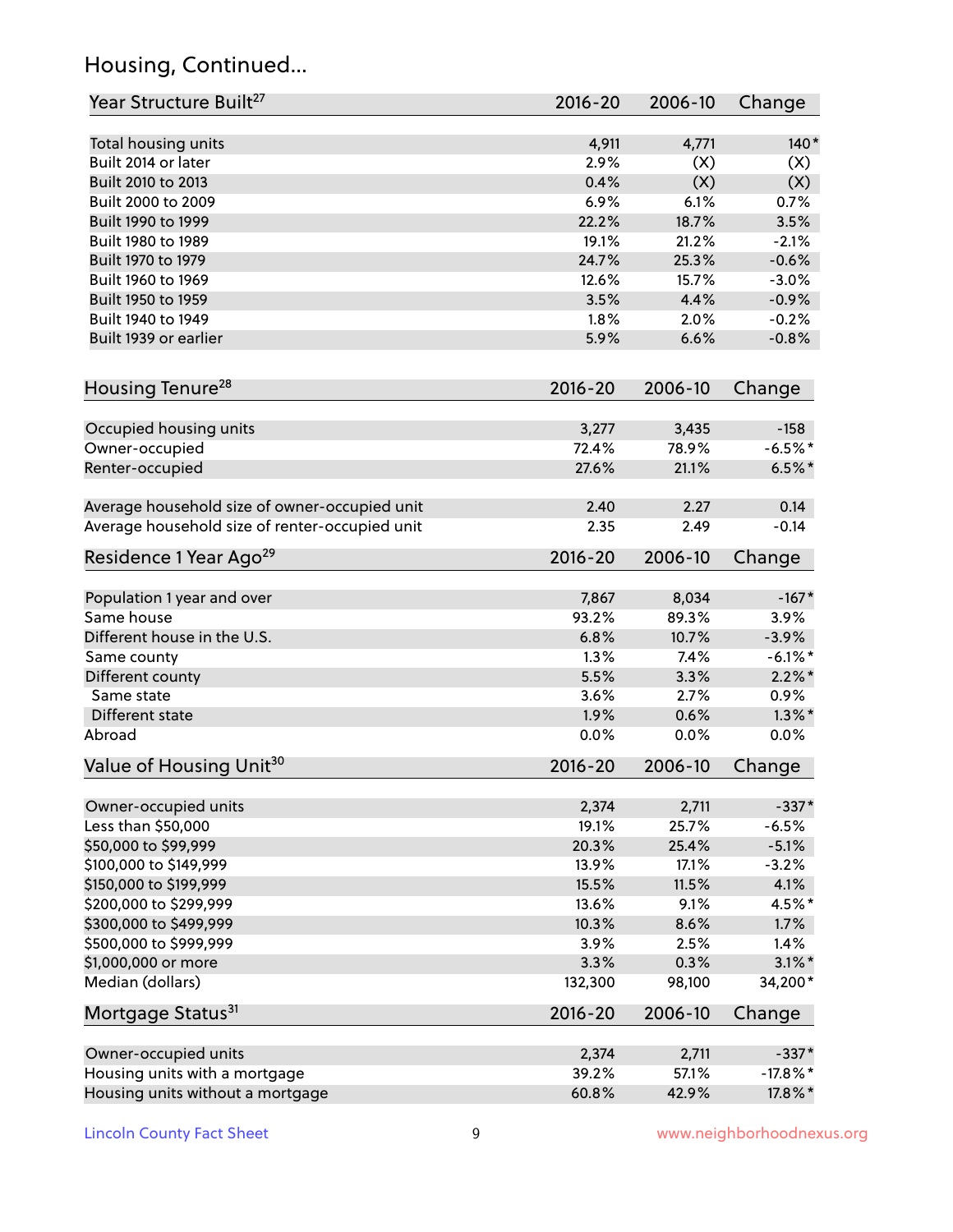# Housing, Continued...

| Selected Monthly Owner Costs <sup>32</sup>                                            | 2016-20     | 2006-10 | Change      |
|---------------------------------------------------------------------------------------|-------------|---------|-------------|
| Housing units with a mortgage                                                         | 931         | 1,547   | $-616*$     |
| Less than \$300                                                                       | 0.0%        | 0.0%    | $0.0\%$     |
| \$300 to \$499                                                                        | 0.3%        | 4.3%    | $-3.9%$     |
| \$500 to \$999                                                                        | 28.4%       | 47.3%   | $-19.0\%$ * |
| \$1,000 to \$1,499                                                                    | 28.0%       | 31.7%   | $-3.6%$     |
| \$1,500 to \$1,999                                                                    | 29.2%       | 8.0%    | $21.3\%$ *  |
| \$2,000 to \$2,999                                                                    | 11.3%       | 6.7%    | 4.6%        |
| \$3,000 or more                                                                       | 2.8%        | 2.1%    | 0.7%        |
| Median (dollars)                                                                      | 1,312       | 989     | $323*$      |
| Housing units without a mortgage                                                      | 1,443       | 1,164   | $279*$      |
| Less than \$150                                                                       | 2.4%        | 1.8%    | 0.6%        |
| \$150 to \$249                                                                        | 8.4%        | 17.4%   | $-9.0\%$ *  |
| \$250 to \$349                                                                        | 19.9%       | 31.2%   | $-11.3\%$ * |
| \$350 to \$499                                                                        | 29.6%       | 25.3%   | 4.2%        |
| \$500 to \$699                                                                        | 25.6%       | 14.5%   | $11.1\%$ *  |
| \$700 or more                                                                         | 14.2%       | 9.8%    | 4.4%        |
| Median (dollars)                                                                      | 440         | 349     | $91*$       |
| Selected Monthly Owner Costs as a Percentage of<br>Household Income <sup>33</sup>     | $2016 - 20$ | 2006-10 | Change      |
| Housing units with a mortgage (excluding units where<br>SMOCAPI cannot be computed)   | 908         | 1,547   | $-639*$     |
| Less than 20.0 percent                                                                | 35.9%       | 30.3%   | 5.6%        |
| 20.0 to 24.9 percent                                                                  | 23.1%       | 26.3%   | $-3.2%$     |
| 25.0 to 29.9 percent                                                                  | 13.3%       | 5.2%    | $8.1\%$ *   |
| 30.0 to 34.9 percent                                                                  | 7.9%        | 4.5%    | 3.5%        |
| 35.0 percent or more                                                                  | 19.7%       | 33.7%   | $-14.0\%$ * |
| Not computed                                                                          | 23          | 0       | 23          |
| Housing unit without a mortgage (excluding units where<br>SMOCAPI cannot be computed) | 1,443       | 1,145   | 298*        |
| Less than 10.0 percent                                                                | 41.9%       | 33.0%   | $8.8\% *$   |
| 10.0 to 14.9 percent                                                                  | 24.3%       | 16.0%   | $8.3\%$ *   |
| 15.0 to 19.9 percent                                                                  | 8.5%        | 2.1%    | $6.4\%*$    |
| 20.0 to 24.9 percent                                                                  | 7.7%        | 13.1%   | $-5.4%$     |
| 25.0 to 29.9 percent                                                                  | 2.8%        | 5.8%    | $-2.9%$     |
| 30.0 to 34.9 percent                                                                  | 2.6%        | 4.8%    | $-2.2%$     |
| 35.0 percent or more                                                                  | 12.3%       | 25.2%   | $-13.0\%$ * |
| Not computed                                                                          | $\pmb{0}$   | 19      | $-19$       |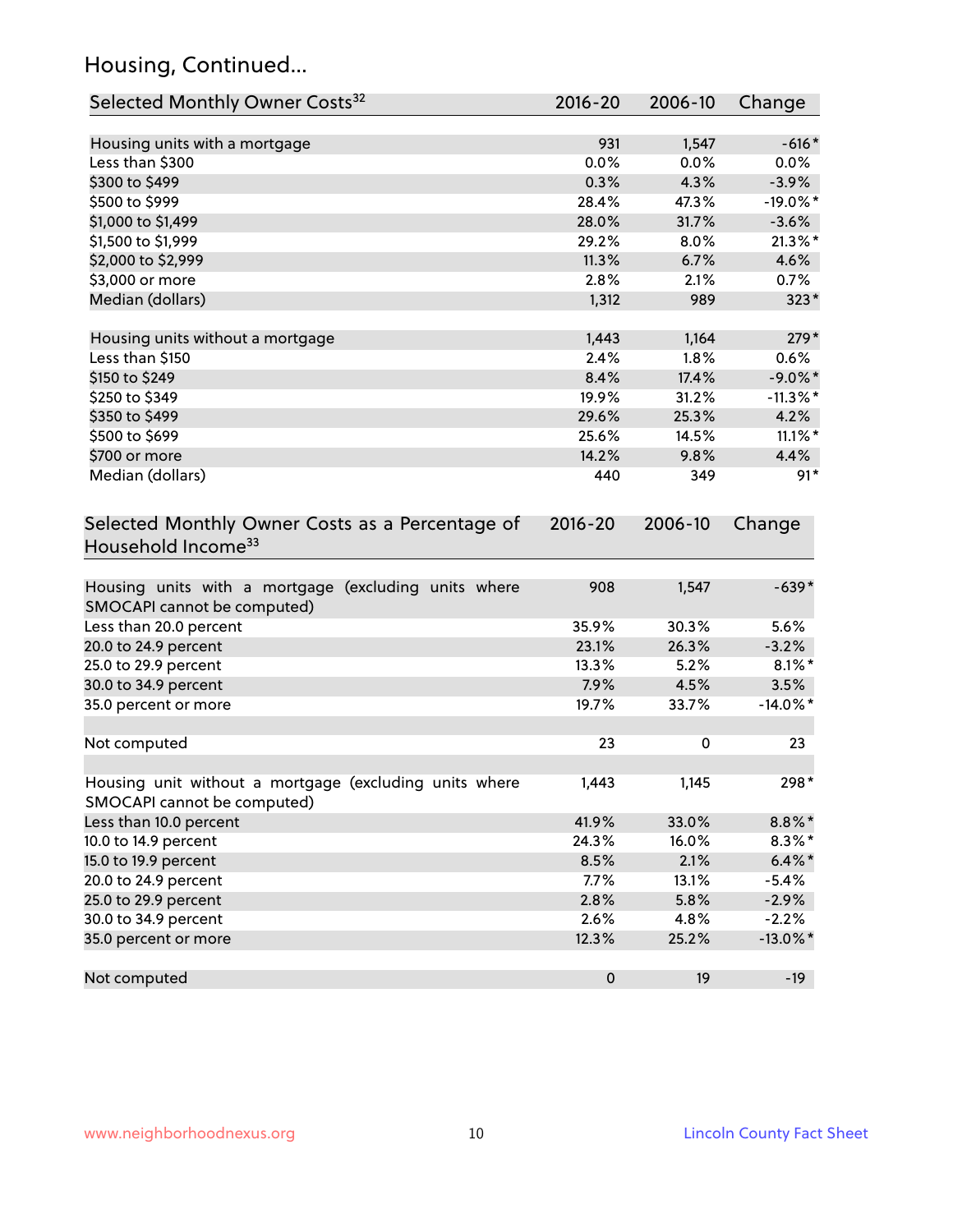# Housing, Continued...

| Gross Rent <sup>34</sup>                                                       | 2016-20     | 2006-10 | Change     |
|--------------------------------------------------------------------------------|-------------|---------|------------|
|                                                                                |             |         |            |
| Occupied units paying rent                                                     | 657         | 598     | 59         |
| Less than \$200                                                                | 1.2%        | 0.0%    | 1.2%       |
| \$200 to \$499                                                                 | 12.9%       | 44.5%   | $-31.5%$ * |
| \$500 to \$749                                                                 | 49.5%       | 30.6%   | 18.9%*     |
| \$750 to \$999                                                                 | 31.8%       | 12.9%   | 18.9%*     |
| \$1,000 to \$1,499                                                             | 4.6%        | 10.5%   | $-6.0%$    |
| \$1,500 to \$1,999                                                             | 0.0%        | 1.5%    | $-1.5%$    |
| \$2,000 or more                                                                | 0.0%        | 0.0%    | $0.0\%$    |
| Median (dollars)                                                               | 712         | 568     | 144        |
| No rent paid                                                                   | 246         | 126     | $120*$     |
| Gross Rent as a Percentage of Household Income <sup>35</sup>                   | $2016 - 20$ | 2006-10 | Change     |
| Occupied units paying rent (excluding units where GRAPI<br>cannot be computed) | 601         | 598     | 3          |
| Less than 15.0 percent                                                         | 10.6%       | 18.1%   | $-7.4%$    |
| 15.0 to 19.9 percent                                                           | 6.3%        | 12.5%   | $-6.2%$    |
| 20.0 to 24.9 percent                                                           | 19.6%       | 18.9%   | 0.7%       |
| 25.0 to 29.9 percent                                                           | 5.2%        | 13.7%   | $-8.6%$    |
| 30.0 to 34.9 percent                                                           | 11.5%       | 8.5%    | 3.0%       |
| 35.0 percent or more                                                           | 46.8%       | 28.3%   | 18.5%*     |
| Not computed                                                                   | 302         | 126     | $176*$     |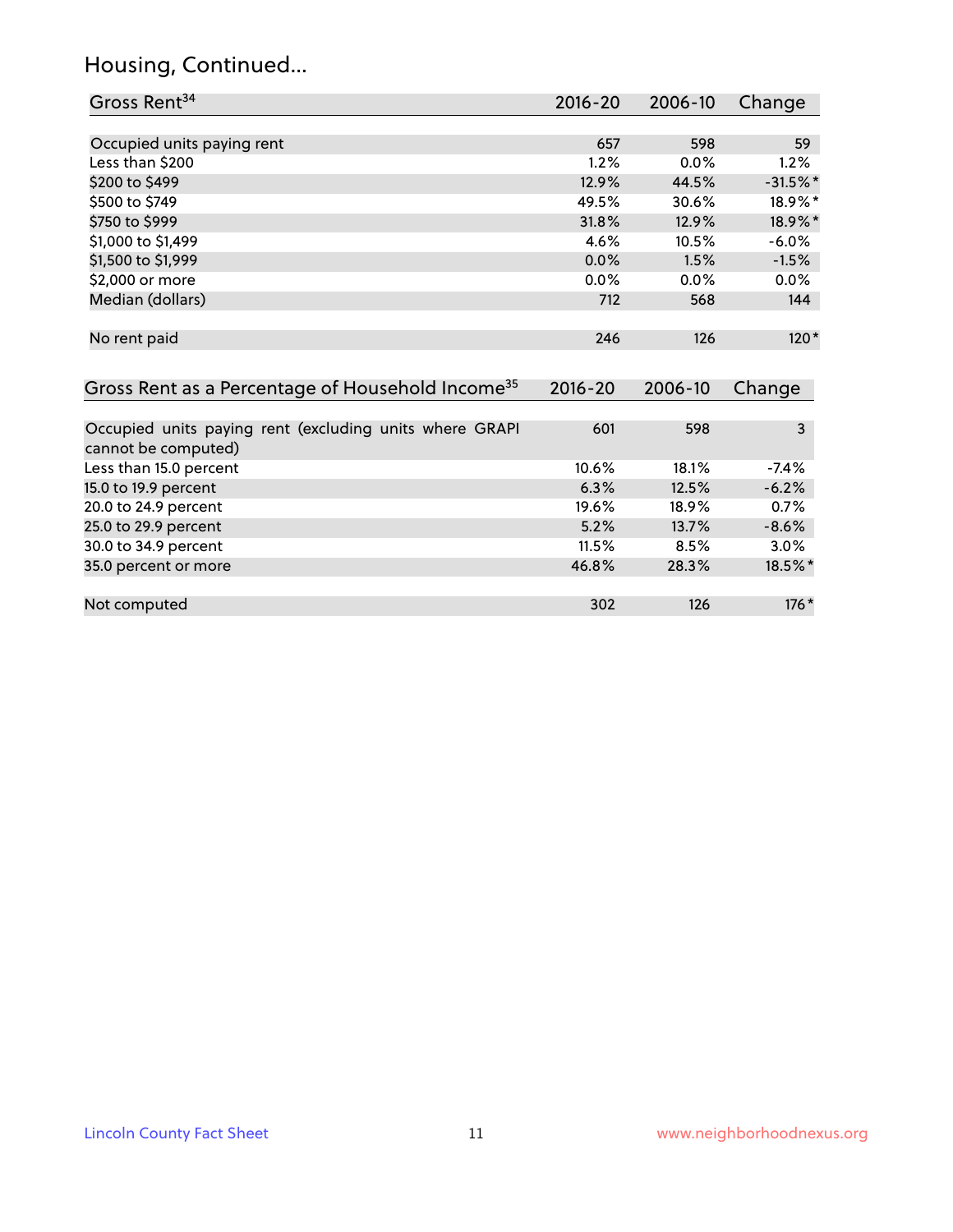# Community Involvement

| Voter Registration and Turnout <sup>36</sup> | 2020  |
|----------------------------------------------|-------|
|                                              |       |
| Active registered voters                     | 6.108 |
| Number voted in Presidential election        | 4.619 |
| Percent voted in Presidential election       | 75.6% |

# Transportation

| Commuting to Work <sup>37</sup>           | $2016 - 20$ | 2006-10 | Change     |
|-------------------------------------------|-------------|---------|------------|
|                                           |             |         |            |
| Workers 16 years and over                 | 3,152       | 3,292   | $-140$     |
| Car, truck, or van - drove alone          | 86.7%       | 76.8%   | $9.9\%$ *  |
| Car, truck, or van - carpooled            | 6.9%        | 18.4%   | $-11.5%$ * |
| Public transportation (excluding taxicab) | 0.3%        | 0.1%    | 0.2%       |
| Walked                                    | 0.8%        | $1.0\%$ | $-0.2%$    |
| Other means                               | 2.3%        | $1.9\%$ | 0.4%       |
| Worked at home                            | 3.0%        | 1.7%    | 1.3%       |
|                                           |             |         |            |
| Mean travel time to work (minutes)        | 34.2        | 35.1    | $-0.9$     |
|                                           |             |         |            |
| Vehicles Available <sup>38</sup>          | $2016 - 20$ | 2006-10 | Change     |
|                                           |             |         |            |
| Occupied housing units                    | 3,277       | 3,435   | $-158$     |
| No vehicles available                     | 8.3%        | 6.6%    | $1.8\%$    |
| 1 vehicle available                       | 32.9%       | 28.7%   | 4.1%       |
| 2 vehicles available                      | 29.9%       | 36.4%   | $-6.5%$    |
| 3 or more vehicles available              | 28.9%       | 28.3%   | 0.7%       |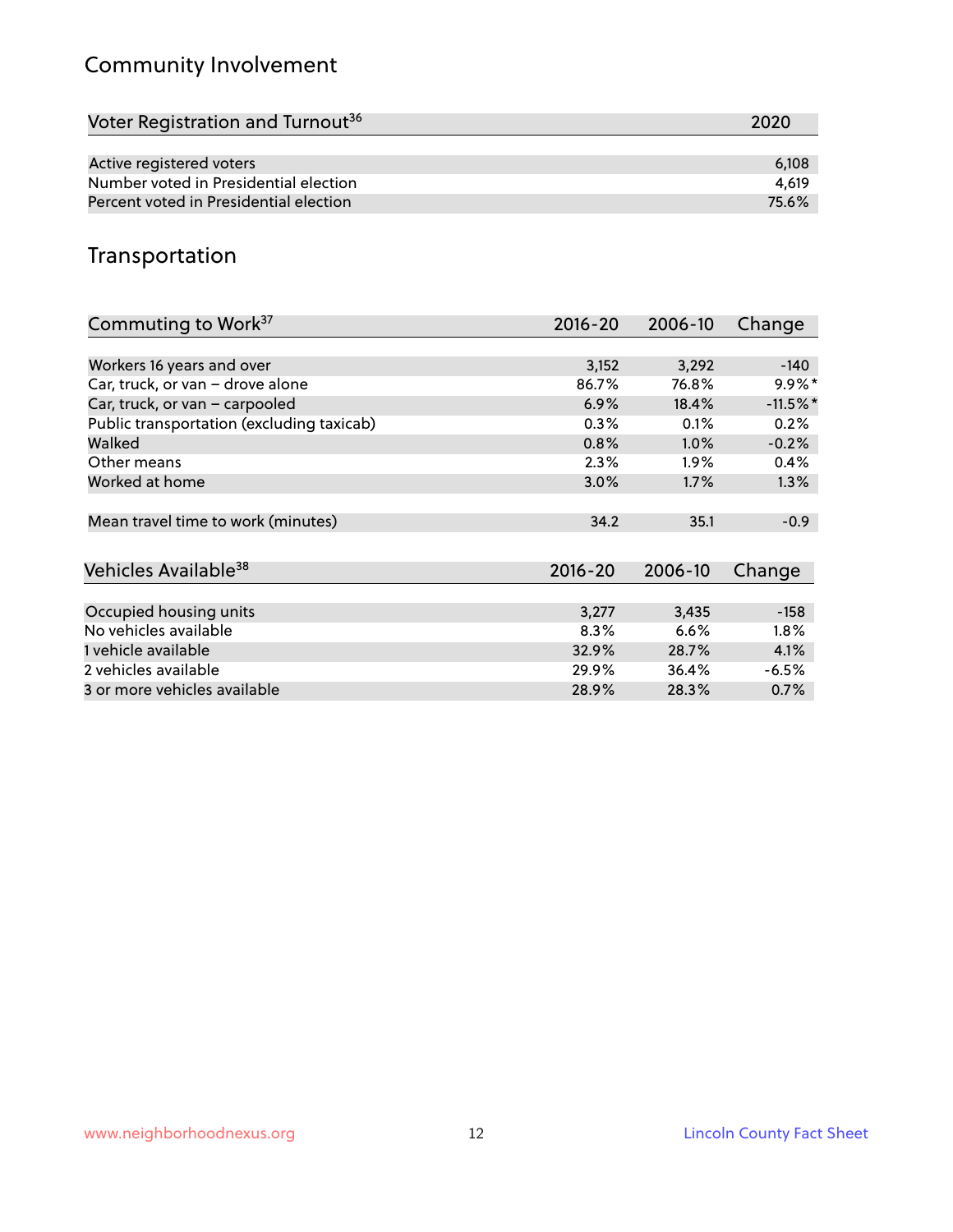#### Health

| Health Insurance coverage <sup>39</sup> | 2016-20 |
|-----------------------------------------|---------|
|-----------------------------------------|---------|

| Civilian Noninstitutionalized Population                | 7,852 |
|---------------------------------------------------------|-------|
| With health insurance coverage                          | 87.1% |
| With private health insurance coverage                  | 58.7% |
| With public health coverage                             | 45.6% |
| No health insurance coverage                            | 12.9% |
| Civilian Noninstitutionalized Population Under 19 years | 1,678 |
| No health insurance coverage                            | 3.8%  |
| Civilian Noninstitutionalized Population 19 to 64 years | 4,271 |
| In labor force:                                         | 2,985 |
| Employed:                                               | 2,849 |
| With health insurance coverage                          | 78.8% |
| With private health insurance coverage                  | 28.7% |
| With public coverage                                    | 6.8%  |
| No health insurance coverage                            | 21.2% |
| Unemployed:                                             | 136   |
| With health insurance coverage                          | 70.6% |
| With private health insurance coverage                  | 28.7% |
| With public coverage                                    | 41.9% |
| No health insurance coverage                            | 29.4% |
| Not in labor force:                                     | 1,286 |
| With health insurance coverage                          | 82.7% |
| With private health insurance coverage                  | 50.6% |
| With public coverage                                    | 44.7% |
| No health insurance coverage                            | 17.3% |

| <b>Health Factors</b> |                                             | <b>Most Recent</b> |
|-----------------------|---------------------------------------------|--------------------|
|                       |                                             |                    |
|                       | the company's company's company's company's |                    |

| Premature Death (YPLL before age 75 per 100,000 population, age-adjusted) <sup>40</sup> | 7,927.0 |
|-----------------------------------------------------------------------------------------|---------|
| Average number of Physically Unhealthy Days <sup>41</sup>                               | 5.0     |
| Average number of Mentally Unhealthy Days <sup>42</sup>                                 | 5.7     |
| Low Birthweight Births <sup>43</sup>                                                    | 8.5%    |
| Diabetes Prevalence <sup>44</sup>                                                       | 12.8%   |
| HIV Prevalence (per 100,000 population) <sup>45</sup>                                   | 233.2   |
| Rate, Deduplicated ER Visits for Asthma, Ages 0-17 <sup>46</sup>                        | 753.1   |